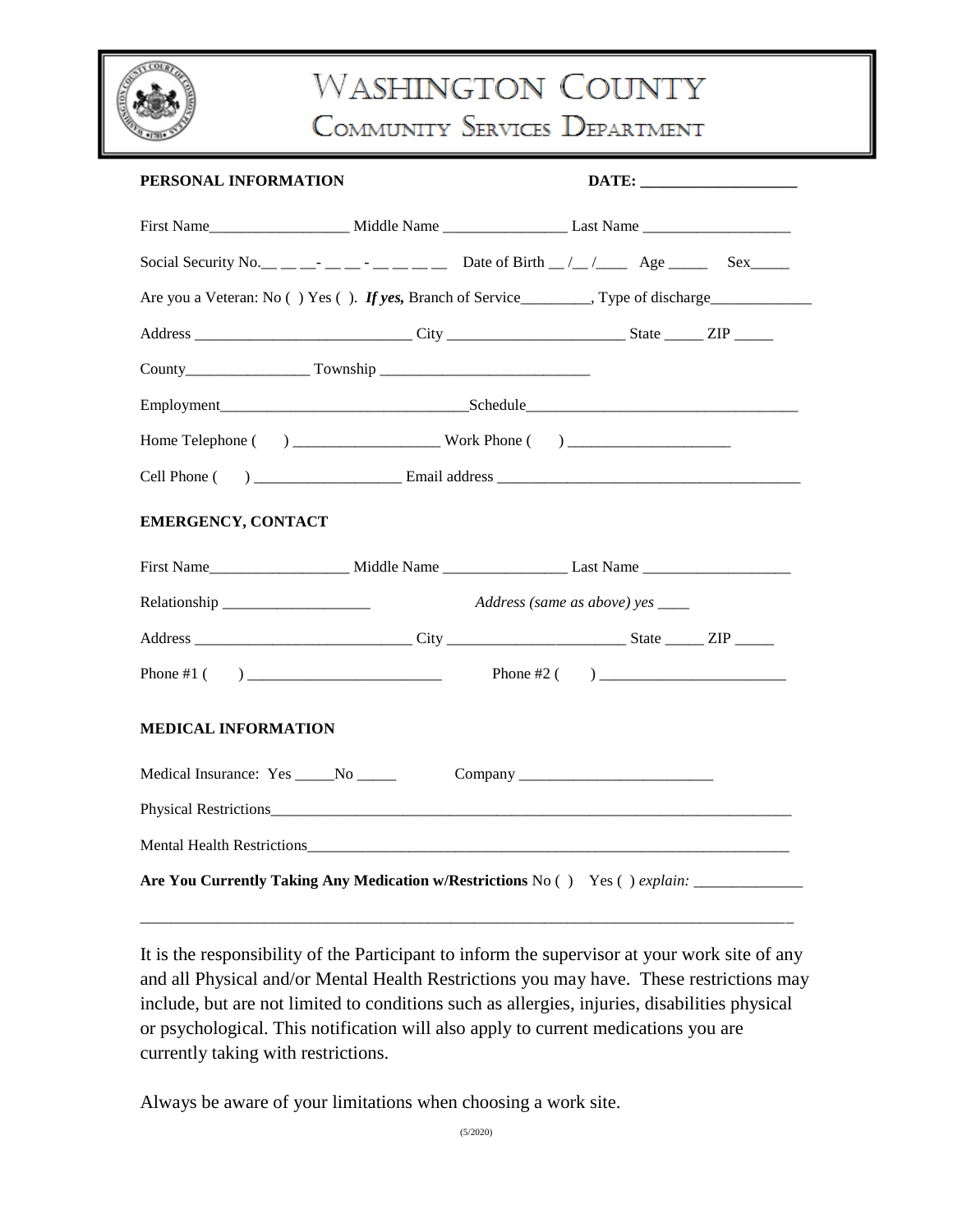

## **WASHINGTON COUNTY**

COMMUNITY SERVICES DEPARTMENT

### **Waiver**

#### COMMUNITY SERVICES PARTICIPATION AGREEMENT OF;

 *(Print)*

Name *<i>Participant <i>(Participant) (Participant)* 

I WILL NOT make any claim against THE WASHINGTON COUNTY COMMUNITY SERVICES OFFICE, and/or THE WASHINGTON COUNTY COURT OF COMMON PLEAS and/or WASHINGTON COUNTY.

ADDITIONALLY, I WILL NOT make any claim against the AGENTS or EMPLOYEES of THE WASHINGTON COUNTY COMMUNITY SERVICES OFFICE and/or, the AGENTS or EMPLOYEES of THE WASHINGTON COUNTY COURT OF COMMON PLEAS and/or , the AGENTS or EMPLOYEES of THE WASHINGTON COUNTY for whom I am working under in the Community Service Program, for injuries I may suffer while involved in the COMMUNITY SERVICE PROGRAM or for emergency or routine medical care I may need, as a result of such injury, unless such injury is intentionally inflicted.

#### I ALSO UNDERSTAND THAT;

- I. I am giving up rights that may entitle me to payment in the event of an injury.
- II. I WILL NOT receive compensation in any form for work performed in the Community Services Program.

INTENDING TO BE LEGALLY BOUND, I SIGN BELOW.

| <b>Participant Signature:</b> | Date. |
|-------------------------------|-------|
|                               |       |

#### **RELEASE OF INFORMATION**

I, \_\_\_\_\_\_\_\_\_\_\_\_\_\_\_\_\_\_\_\_\_\_\_\_\_\_\_\_\_\_\_\_\_, hereby give permission to the Washington County Community Services Program to release confidential information concerning myself to any agency for whom I may perform community service work. I understand that this information is provided so as to allow the agency to make an informed decision, regarding my acceptability for community service work.

**\_\_\_\_\_\_\_\_\_\_\_\_\_\_\_\_\_\_\_\_\_\_\_\_\_\_\_\_\_\_\_\_\_\_\_\_\_\_\_\_\_\_\_\_\_\_ \_\_\_\_\_\_\_\_\_\_\_\_\_\_\_\_\_\_\_\_**

| <b>Participant Signature</b> | Date |
|------------------------------|------|
|------------------------------|------|

| ۰. | .<br>$\sim$<br>× |
|----|------------------|
|    |                  |

**\_\_\_\_\_\_\_\_\_\_\_\_\_\_\_\_\_\_\_\_\_\_\_\_\_\_\_\_\_\_\_\_\_\_\_\_\_\_\_\_\_\_\_\_\_\_\_ \_\_\_\_\_\_\_\_\_\_\_\_\_\_\_\_\_\_\_\_\_ Community Services CS/FITS Personnel Date**

(5/2020)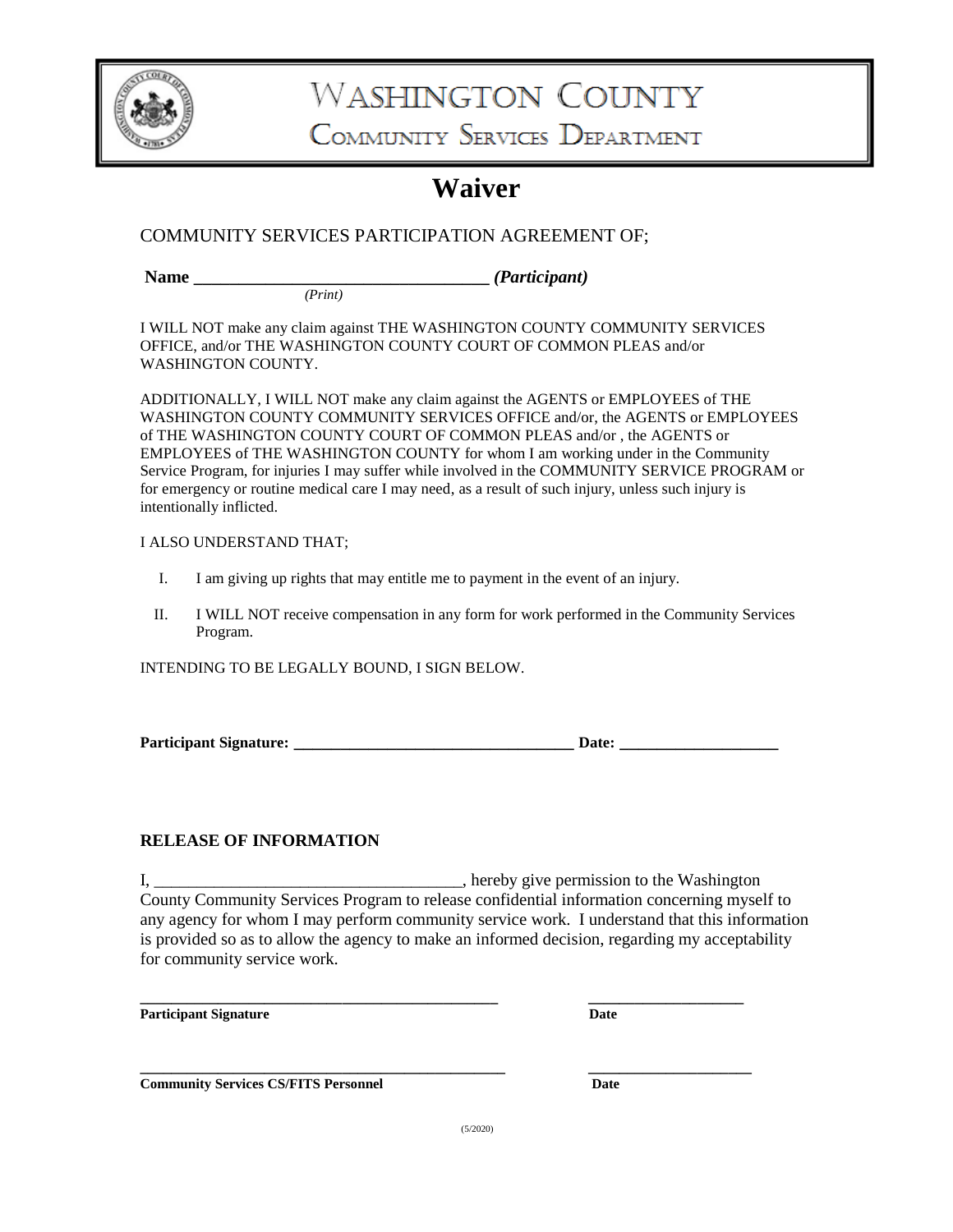

### **Guidelines for Community Services Program Participants**

Once you locate a site to complete your community service, you must verify that it is a **501(c) 3 NON-PROFIT ORGANIZATION**. You must then submit the completed **"NON-PROFIT ORGANIZATION - SITE INFORMATION"** form to the Community Services Office. This form MUST contain ALL of the following: **Name of Organization**, **501 (c) 3 Number, Address**, **Telephone Number**, and **Supervisor's Name**. You will also receive a **"COMMUNITY SERVICES REPORT"** form. You may need to make copies of the original to give to your future supervisor who will record your Community Service hours.

IT IS YOUR RESPONSIBILITY TO MAKE SURE WE HAVE RECEIVED YOUR COMPLETED HOURS FROM THE SITE. A **minimum of 30 hours per month**  must be received by our office or you may be rejected from the program. If you become disabled, due to illness or injury, and unable to meet the 30 hour minimum, you must notify this office and then submit a signed order from the attending physician of your disability - which should include a projected date of release to work.

Our office has a Foreman-supervised Community Services Work Crew (C.S.W.C.) which you may utilize to complete your community service. To participate with the C.S.W.C., you need to report to the REAR of the Washington County Correctional Facility no later than 8:45 a.m. You are expected to wear proper clothing (old shoes, pants, and shirt) and provide your own lunch or lunch money for each day. We go out rain or shine except for county holidays when the office is closed.

Most agency sites are flexible with the hours they can provide. Once a schedule is agreed upon by you and the site, you must report as scheduled. It is your responsibility to notify the agency at which you are doing your community service of any problems. These include illness, work schedule changes, a change in your community service site, or any other reason for being absent.

If you are "COURT ORDERED" community service hours as part of your sentence, you are also required to pay a \$35 Administration Fee, which shall be remitted to the County Treasurers office.

If you are rejected from the program for non-compliance, your case will be sent back to the referral agent (Magistrate, Judge, Juvenile Probation Office, Adult Probation Office, Clerk of Courts, Peer Jury, etc.) for further action.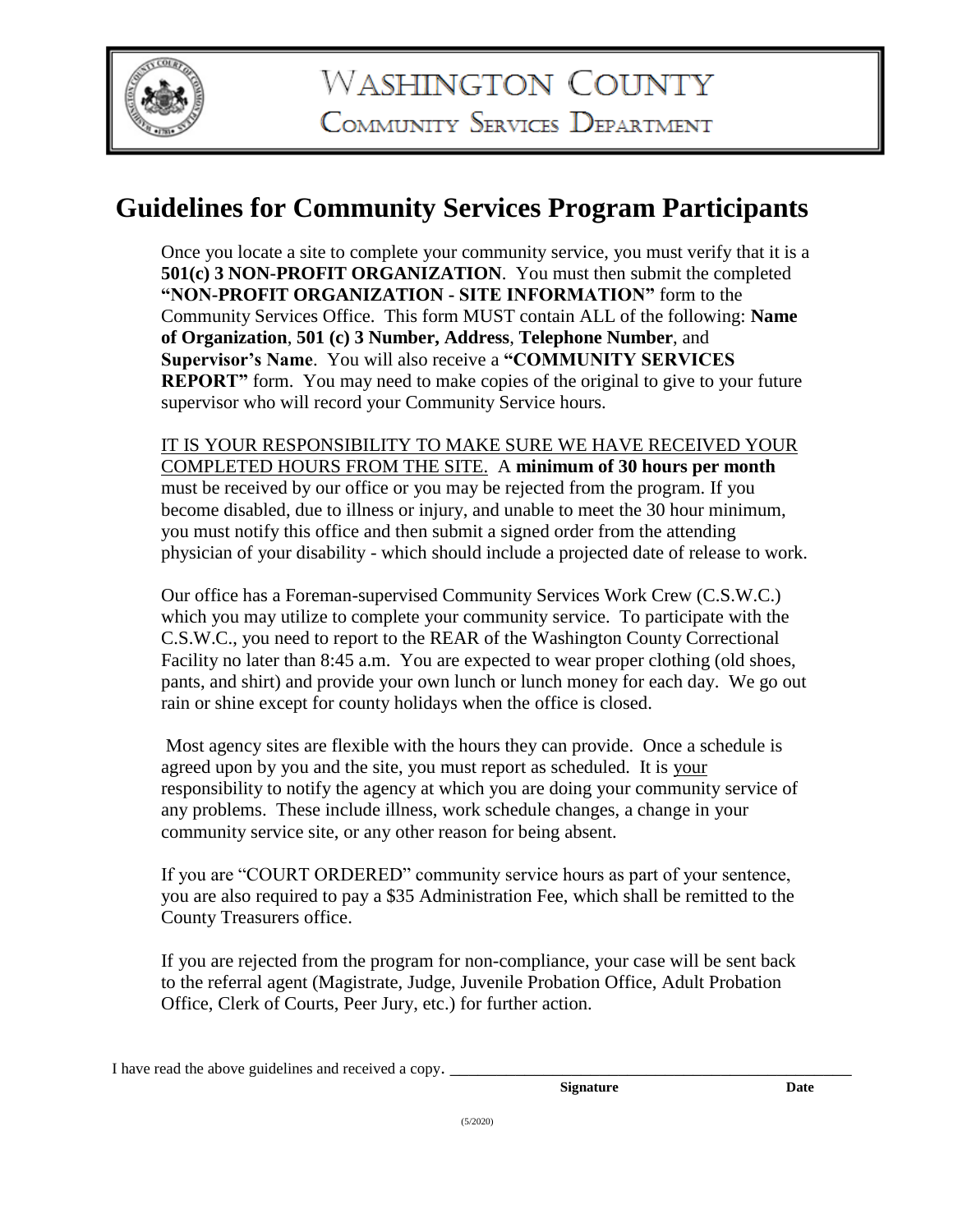

### **Guidelines for FITS / CS Work Crew Participants**

- 1. All PARTICIPANTS are expected to follow the FOREMEN'S instructions regarding work and conduct.
- 2. PARTICIPANT'S must report and sign in by 8:45am and will return approx. 3:00pm. Participant will receive Five hours credit per day.
- 3. Under no circumstances shall you leave the supervision of the FOREMEN unless you are directed or given permission to do so.
- 4. Being under the influence of ALCOHOL and/or DRUGS is strictly PROHIBITED while doing any community service. Additionally a breath sample may be requested.
- 5. Profanity, Obscene Language and/or Behavior etc. is strictly prohibited.
- 6. Physical contact between Participant and Foremen is prohibited.
- 7. No cell phones or headphones are allowed.
- 8. Visitation by friends and/or family is not permitted.
- 9. PARTICIPANTS shall stay with the project crew and are not permitted to leave the project site. Leaving the project site will result in action against the Participant.
- 10. PARTICIPANTS should make the Foremen aware of any medical issues or limitations before the start of the project.
- 11. PARTICIPANTS must wear safety items (vest, glasses, etc.) when directed and safety glasses will be worn at all times when using any tools.
- 12. Break times will be determined by the Foremen
- 13. If a problem arises between two PARTICIPANTS, the Foremen will handle it. PARTICIPANTS SHALL NEVER handle conflicts/problems themselves.
- 14. PARTICIPANTS are not to ask for personal favors.

\_\_\_\_\_\_\_\_\_\_\_\_\_\_\_\_\_\_\_\_\_\_\_\_\_\_\_\_\_\_\_\_\_\_\_\_\_\_\_\_\_\_\_\_\_\_\_\_\_\_\_\_\_\_\_\_\_

I understand that failure to follow the above set of rules can result in removal from the community services program.

\_\_\_\_\_\_\_\_\_\_\_\_\_\_\_\_\_\_\_\_\_\_\_\_\_\_\_\_\_\_\_\_\_\_\_\_\_\_\_\_\_\_\_\_\_\_\_\_\_\_\_\_\_\_\_\_\_ \_\_\_\_\_\_\_\_\_\_\_\_\_\_\_\_

Participant Signature Date Date of the Date of the Date of the Date of the Date of the Date of the Date of the Date of the Date of the Date of the Date of the Date of the Date of the Date of the Date of the Date of the Dat

Print Name